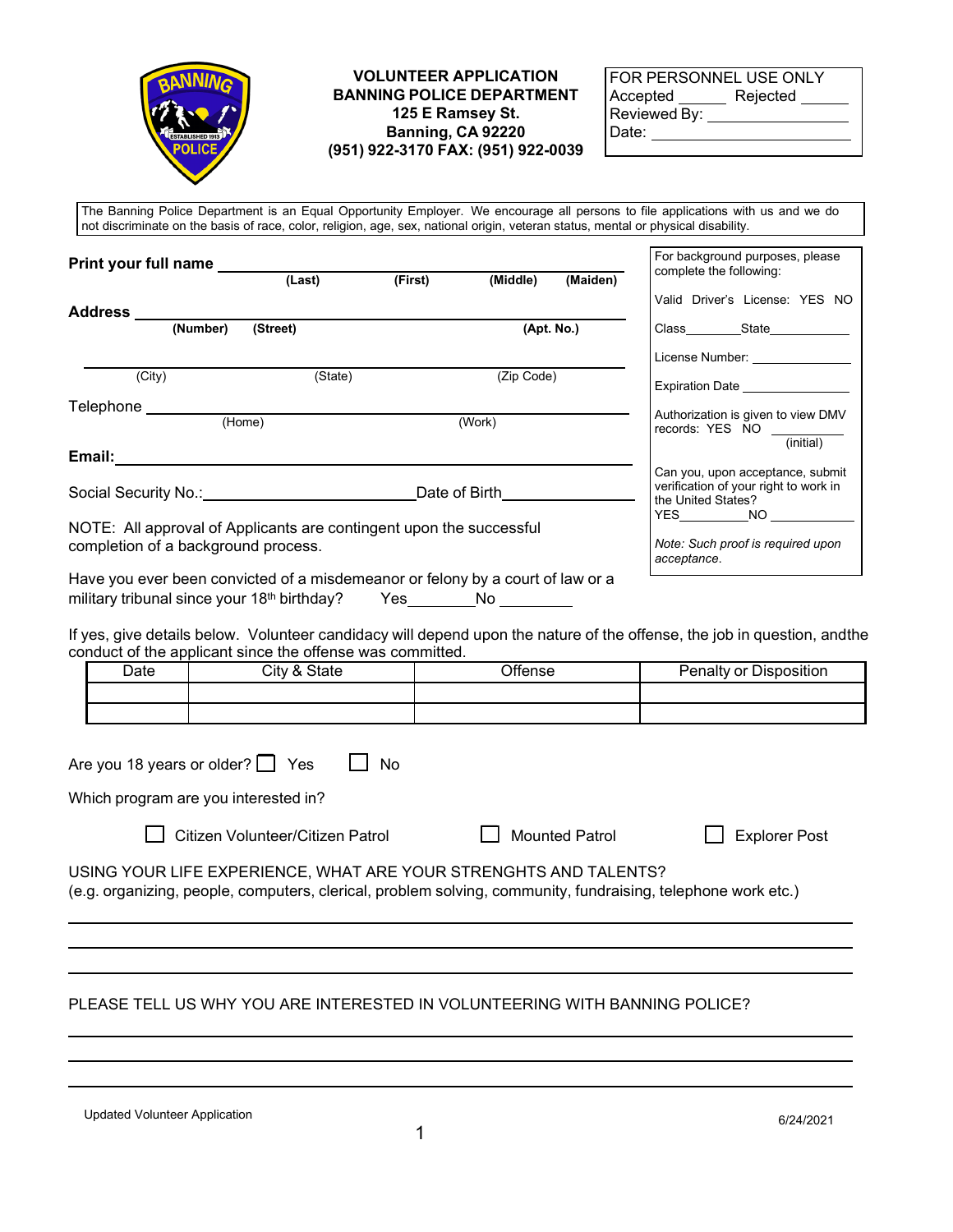## **REFERENCES:**

| LIST THREE (3) PERSONAL REFERENCES WHO HAVE KNOWN YOU AT LEAST ONE YEAR: |  |
|--------------------------------------------------------------------------|--|
|--------------------------------------------------------------------------|--|

|                                                                                                                                                                                                                                | Telephone Number: _________________________________Number of Years of Acquaintance: ______________________    |
|--------------------------------------------------------------------------------------------------------------------------------------------------------------------------------------------------------------------------------|---------------------------------------------------------------------------------------------------------------|
|                                                                                                                                                                                                                                |                                                                                                               |
|                                                                                                                                                                                                                                |                                                                                                               |
|                                                                                                                                                                                                                                | Telephone Number: __________________________________Number of Years of Acquaintance: ________________________ |
|                                                                                                                                                                                                                                |                                                                                                               |
|                                                                                                                                                                                                                                |                                                                                                               |
|                                                                                                                                                                                                                                | Telephone Number:_______________________________Number of Years of Acquaintance: ___________________          |
| <b>EMERGENCY CONTACT:</b>                                                                                                                                                                                                      |                                                                                                               |
|                                                                                                                                                                                                                                |                                                                                                               |
| Telephone Number: View Management Communication of the United States and Communications of the United States and Communications of the United States and Communications and Communications of the United States and Communicat |                                                                                                               |
| <b>AVAILABILITY:</b>                                                                                                                                                                                                           |                                                                                                               |
|                                                                                                                                                                                                                                |                                                                                                               |
|                                                                                                                                                                                                                                |                                                                                                               |
|                                                                                                                                                                                                                                |                                                                                                               |

I hereby certify that all statements made in this application are true and complete to the best of my knowledge and belief. I understand that false or misleading statements or missing information is cause for rejection of application, removal of name from eligible list, or dismissal from the program.

Signature of Applicant Date

Updated Volunteer Application 6/24/2021